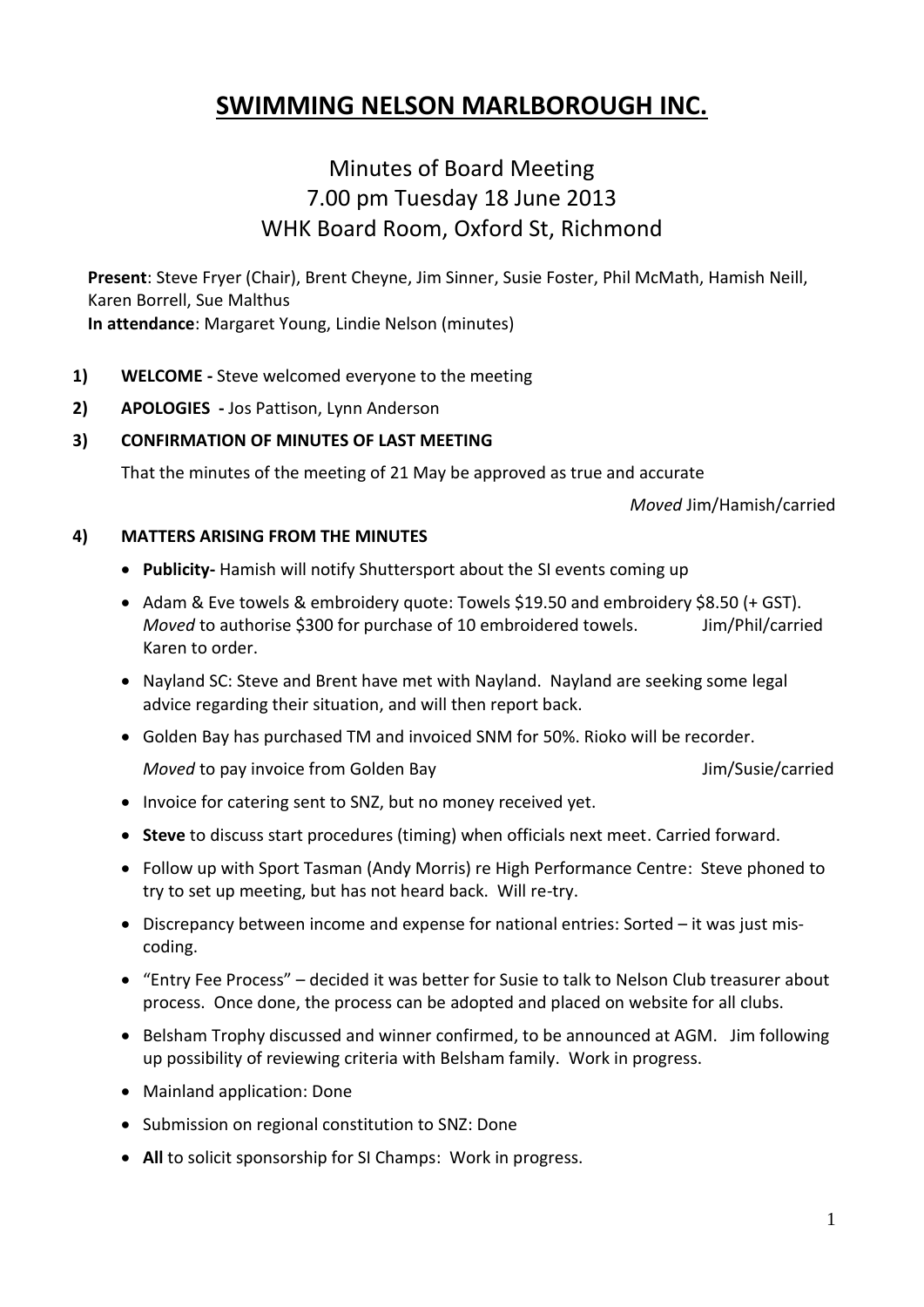- Winter Meet: Input from coaches received covered in Registrar's report
- Pool booking: Done
- Swim calendar sent to clubs with request for dates for club meets. Done
- BSC confirmed 22 June is OK.
- **All** to consider ideas for Coach Accreditation Funding: carry forward.
- **Steve** to check his shed for pads for recording times by unregistered swimmers: Will do this week.

### **5) SECRETARY'S REPORT**

Lindie spoke to her report and read out a thank you card received from Jos and Margaret P.

*Moved* to authorise payment of flowers Susie/Jim/carried

 Murchison query: do clubs need to be incorporated societies. Steve reported that a few years ago SNM inquired whether clubs needed to be incorporated, and there is no requirement. SNZ requires clubs to have rules specifying certain matters, but not that clubs be incorporated. Exemption from filing tax returns may only apply to non-profit incorporated societies – so may want to get legal advice. Lindie to report back to Murchison.

*Moved* adoption of Secretary's report **Accord Accord 12 and 13 and 13 and 14 and 15 and 16 and 16 and 16 and 16 and 16 and 16 and 16 and 16 and 16 and 16 and 16 and 16 and 16 and 16 and 16 and 16 and 16 and 16 and 16 and** 

## **6) TREASURER'S REPORT**

Susie distributed the cash report and current balances as of yesterday, and draft budgets for SI Champs and SISS Champs. There was discussion about whether the SI Champs will be the Zonal Meet – there has been no formal confirmation from the SI regional committee or SNZ. Phil will contact David Prattley.

*Resolved* to change our bank account name to Swimming Nelson Marlborough Incorporated.

Susie/Steve/carried

Susie will action name change with bank.

*Moved* to appoint Brown and Associates as auditors for 2012-13. Steve/Susie/carried

Phil is meeting with Sport Tasman tomorrow 9 am to discuss how profits for SS events are being shared. Hamish will try to come along. Proposal is that 100% of profit of SISS is returned to SNM to be shared as agreed with BSC, and that SNM will make a donation back to Sport Tasman.

- Entry fee process already discussed.
- Annual budget: Susie will prepare a simple budget for discussion at next meeting and approval at AGM.

*Moved* adoption of the Treasurer's report Susie/Jim/carried

## **7) REGISTRAR/RECORDS REPORT**

Jim talked to his report.

 Winter meet -- Coaches requested a couple of long distance events for the Winter meet. These have been added. Hamish will book extended pool time for Winter meet. CLM will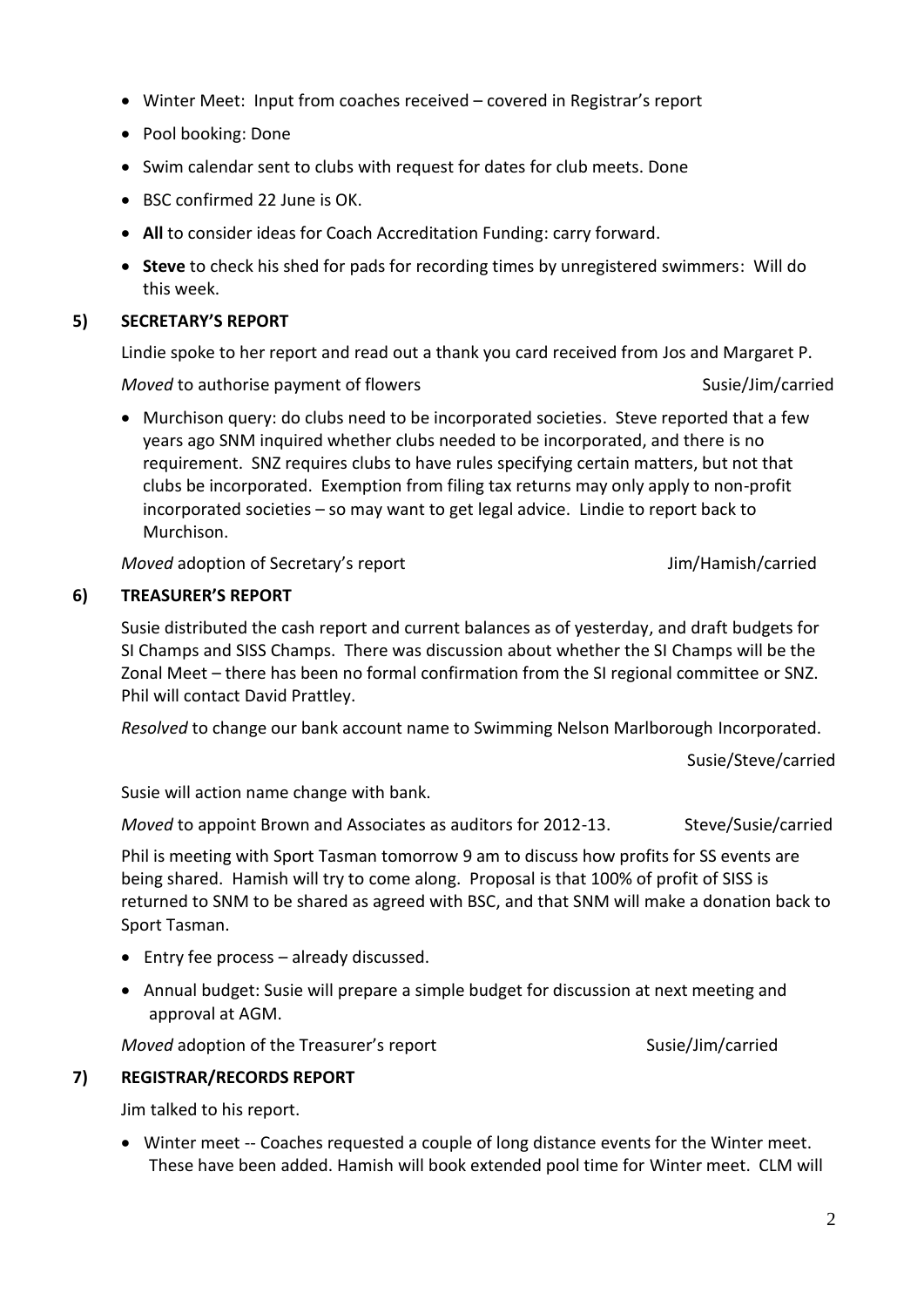be providing the pool at \$150 per hour so they will be sponsors of the meet. Agreed that there be no change to entry fees, retain penalty for late scratching, and \$100 prize.

• SNM constitution changes – Jim suggested that the Board consider some changes to the Country and Town meet – in particular the medals and rotation of the meet. Sue noted that it would be good to mirror what is done at SI C&T. They award nice ribbons (no medals at all).

There was discussion about what we are trying to achieve with this meet. Hamish noted that it's a well-loved meet, first meet of the new year and a shared meal. It was agreed that the meet should continue to be held at this time, but to replace medals with nice ribbons. Jim will submit a remit to the AGM to repeal the requirement for medals. The description of prizes for this meet can then be added to Standing Orders.

Steve said that the C&T meet no longer rotates around clubs because a 25m pool is required to qualify for the SI C&T meet, and thus has been held at Hampden Street in recent years. Jim will submit a remit to delete the rotation requirement from the Constitution and leave it to the Board's discretion as to where the meet will be held each year.

*Moved* adoption of the Registrar's report. The same state of the Registrar's report.

#### **8) PUBLICITY/COMMUNICATION REPORT**

Nothing to report

#### **9) FUNDING REPORT**

The board's application to Trillian Trust for funding for medals and ribbons for the SNM Winter Meet and the South Island Championships was successful, with a grant of \$3994 (gst incl) received.

The board's application to Mainland Foundation for funding for lane counters and officials' shirts was partially successful. Funding of \$850 was granted for lane counters.

#### **10) TECHNICAL**

Phil noted that he had spoken to David Prattley and Wayne Rollinson. Option of using touch pads at SI champs has re-surfaced but there are lots of strings attached, including costs and liability. Agreed to stick with current arrangement – it is too late to be considering changes.

## **11) COACHING REPORT**

Hamish reported that coaches in Nelson have met. Andy will be putting forward a proposal and is planning to talk to other coaches. The coaches appreciated the opportunity for input into the Winter Meet programme.

#### **12) GENERAL BUSINESS**

• Swimmers Trust

Margaret Young advised the Board that recipients of grants from the Swimmer's Trust this year are:

Sara Gane Samuel McKencize Clara Foster Ellie Rukuwai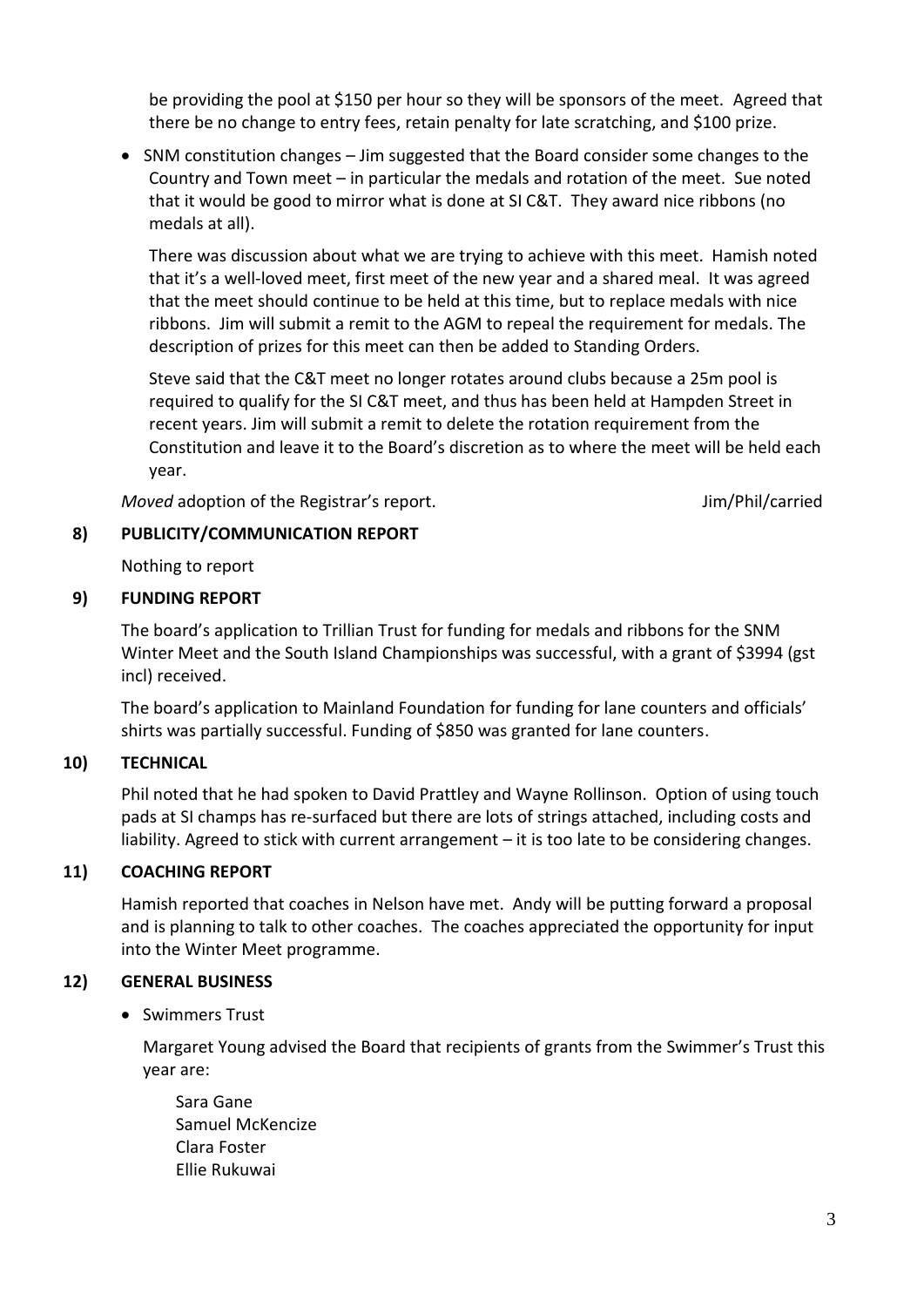## Amy Coulton

Margaret noted that some applicants did not meet the guidelines and she proposed a remit to clarify that Age Groups does not include Div 2 or Juniors. Lindie to prepare remit under Margaret's name.

There was also discussion about how the Trust account gets replenished. At present it is just through interest. An option it that 10-20c of the event entry fee for SNM meets (Summer champs, Winter champs and C&T champs) be dedicated to the Trust. It was agreed to determine this after considering the budget. (Agenda for next year)

AGM arrangements

*Moved* to hold the SNM AGM on 4 August at 10 am at the Richmond Town Hall, subject to confirmation that the venue is available. Some sumply use that the venue is available.

Brent will book the room. Margaret will order refreshments – tea, coffee, sandwiches, slice for 25. Lindie will finalise annual report for circulation to clubs by 5 July. Also remind clubs that if they do not provide their annual reports they are not be allowed to vote at AGM. Steve and Susie will provide their reports by end of June.

Following discussion it was agreed to no longer include in the annual report the number of meetings attended by each Board member and the names of observers at meetings.

• SNM Representative badges

*Moved* that rule 37.2 (SNM Badge and Bar) be interpreted as follows*:*

*A Nelson Marlborough Representative pocket is awarded (once only) to any swimmer who has:*

*1. competed at NAGs, or NZ Opens, or NZ Short-Course Champs or*

*2. competed at 5 meets comprising any combination of NZ Juniors, SI Champs, Division 2 (Buchanan Cup deleted) or*

*3. received a Country & Town Representative Pocket and competed at 4 meets listed in (2)* Jim/Karen/carried

*Resolved* that:

1. the following swimmers be awarded Representative Badges in 2013:

Amy Coulton (Nelson South) Clara Foster (Nelson South) Kirsten Walker (Motueka) Ellie Gaging (Nelson) Rebecca Hull (Blenheim)

2. Bastian Guzinski (Nelson South) be awarded a Country and Town Representative Badge. Steve/Sue/carried

Susie will order pockets. Hamish noted that pockets are dated. For future we should discuss option of a badge rather than the blazer pockets.

• Regional constitution update

Brent noted that our 2 submissions have been made. Auckland has made a substantial submission—it is on the front page of their website. Agreed to send clubs a link to the Auckland submission, noting that it makes many points that are relevant to clubs.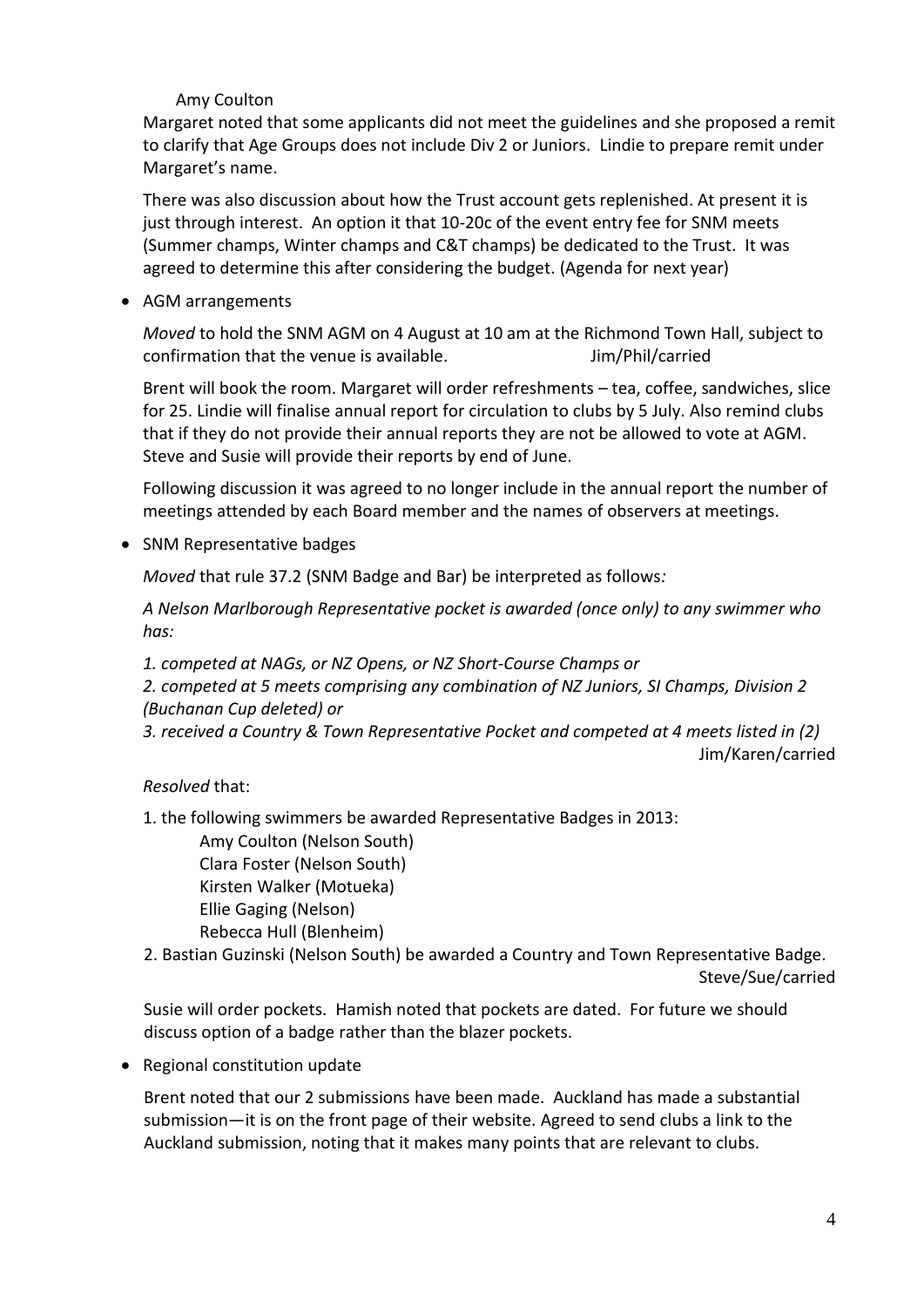There has been no feedback from SNZ as to whether they will be making any changes to the draft regional constitution. We are in a holding pattern.

Our responsibility is to inform the clubs and let them make a decision, once the proposed regional constitution is available.

Coach Accreditation Funding

Carried forward--look at in the context of the draft budget.

2013-14 meet calendar

Phil noted that DiveRight in meets should be removed – they are for unregistered swimmers – and advised of some changes to the dates for BSC meets. It was also noted that the national meets calendar has not been confirmed by SNZ so the NM C&T meet and Summer champs are subject to possible change. No response was received from Motueka regarding its carnival, so it will be removed for now. Clubs can request changes to the meet calendar.

*Approved* 2013-14 NM Meet Calendar, subject to changes discussed and possible changes of SNM meets to accommodate national calendar.

Jim/Hamish/carried

Jim to post calendar on website and distribute to clubs.

Officials shirts

Jim noted that we applied unsuccessfully for funding, but we should look professional for the upcoming SI meets.

*Moved* that we order 50 shirts and spread the costs over the 2 SI meets as an expense

Jim/Susie/carried

Sue and Phil will make order.

#### **13) BOARD TIME**

Phil tabled a seating plan for Stadium 2000. Hamish will prepare a club seating rotation once entries are in.

#### **14) NEXT MEETING**

Tues 30 July, 7 pm WHK Board room

#### **Agenda items**

Consider budget

AGM – update for clubs re the constitution (under general business)

#### **List of Tasks**

- 1) **Hamish** to notify Shuttersport of SI events
- 2) **Karen** to order Adam & Eve towels
- 3) **Steve** to discuss start procedures (timing) when officials next meet
- 4) **Steve and Brent** to report back on Nayland, once further information is available.